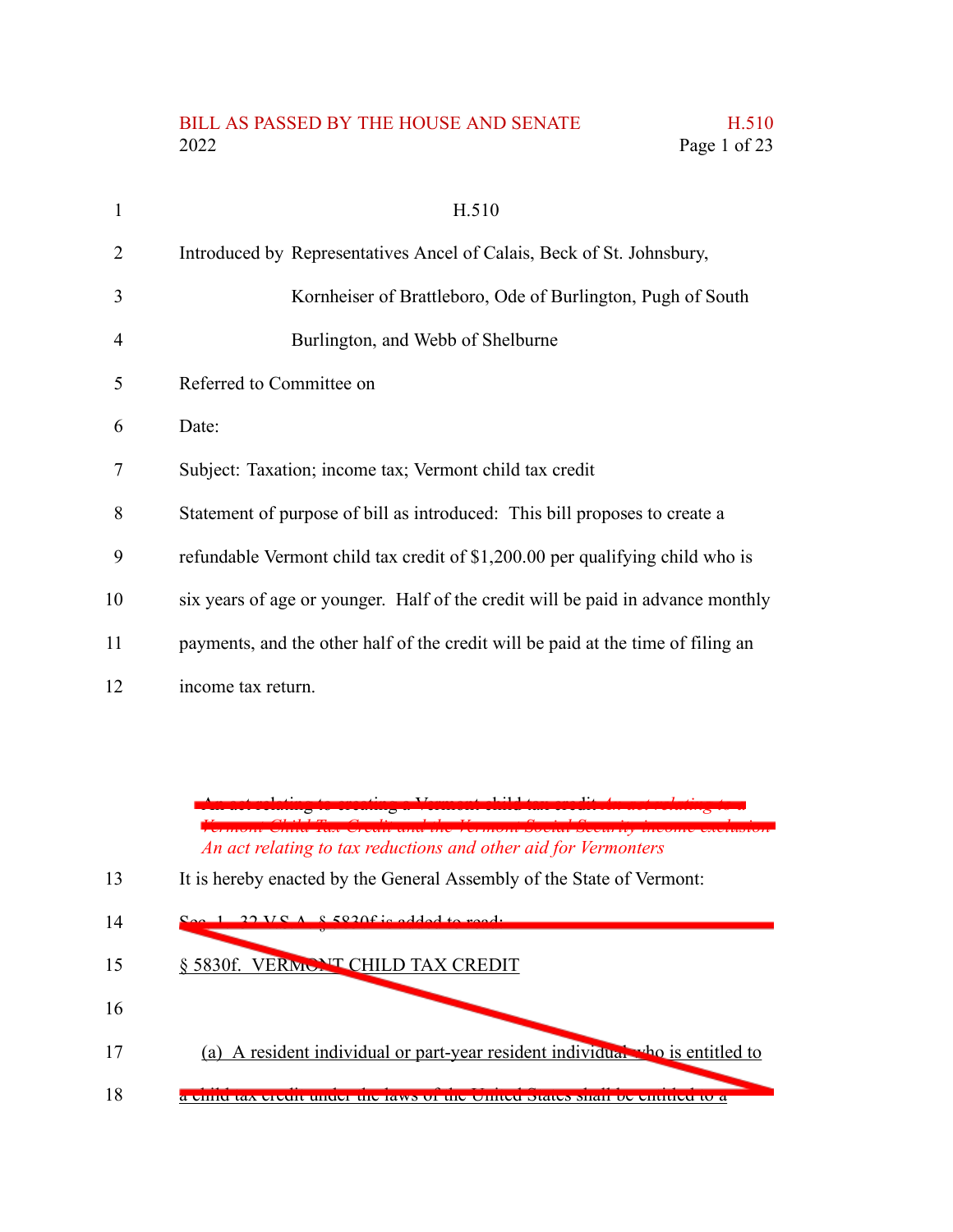| 1  | fundable evenit equips the tax imposed by section 5822 of this title for the         |
|----|--------------------------------------------------------------------------------------|
| 2  | taxt ble year. The total credit per taxable year shall be in the amount of           |
| 3  | \$1,200. O per qualifying child, as defined under 26 U.S.C. $\S 152(c)$ , who is six |
| 4  | years of ago or younger. For a part-year resident individual, the amount of the      |
| 5  | credit shall be a ultiplied by the percentage that the individual's income that is   |
| 6  | earned or received uring the period of the individual's residency in this State      |
| 7  | bears to the individual total income.                                                |
| 8  | (b) Notwithstanding subsection (a) of this section, the annual amount of the         |
| 9  | credit under this section shall be reduced, but not below zero, by \$50.00 for       |
| 10 | each \$1,000.00, or fraction thereof, by which the individual's adjusted gross       |
| 11 | income exceeds the threshold amount. As used in this subsection, "threshold"         |
| 12 | amount" means:                                                                       |
| 13 | $(1)$ \$200,000.00 for individuals whose from the status is single, married          |
| 14 | filing separately, head of household, or surviving spouse; or                        |
| 15 | $(2)$ \$400,000.00 for individuals whose filing states is married filing             |
| 16 | jointly.                                                                             |
| 17 | $(c)(1)$ The Commissioner shall establish a program to make advance                  |
| 18 | monthly payments of the credit under this section during the calendary year          |
| 19 | that, in the aggregate, equal 50 percent of the annual amount of the cree t          |
| 20 | allowed to each individual for the taxable year. The monthly payments may            |
| 21 | to an murviquar quring the carendar year shari be in equal amounts, except that      |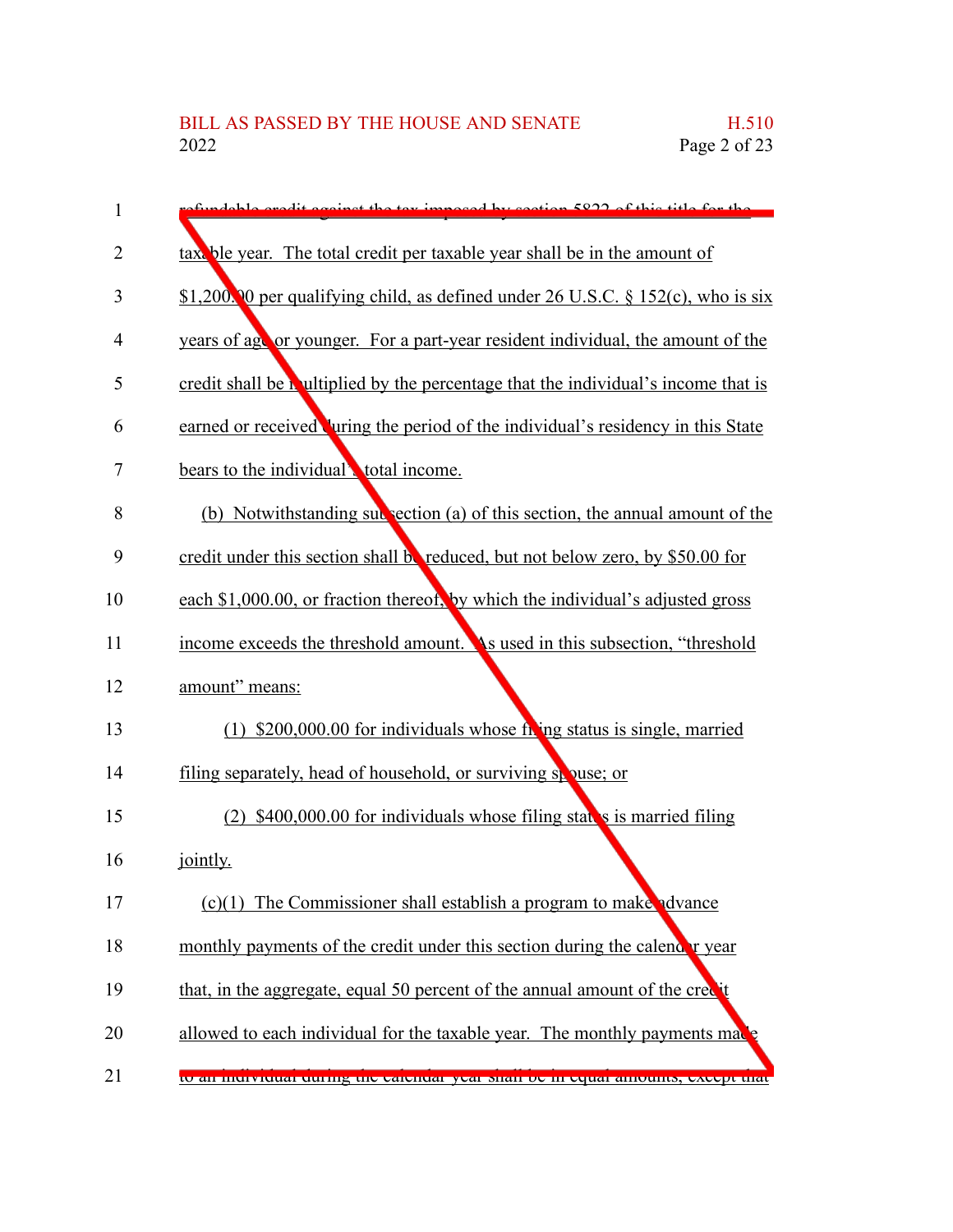| 1  | Commissioner may modify the monthly emount upon resolut of ony                             |
|----|--------------------------------------------------------------------------------------------|
| 2  | information furnished by the individual that allows the Commissioner to                    |
| 3  | determine the annual amount. The remaining 50 percent of the annual amount                 |
| 4  | of the credit allowed to each individual shall be determined at the time of                |
| 5  | filing a Vermon person. I income tax return for the taxable year pursuant to               |
| 6  | section 5861 of this title.                                                                |
| 7  | (2) The Commissioner shall provide a process by which individuals may                      |
| 8  | elect not to receive advance monthly payments under this subsection.                       |
| 9  | Sec. 2. 32 V.S.A. $\S$ 5813(y) is dded to read:                                            |
| 10 | (y) The statutory purpose of the Vermont child tax redit in section 5830f                  |
| 11 | of this title is to provide financial support to families with young children.             |
| 12 | Sec. 3. EFFECTIVE DATE                                                                     |
| 13 | Notwithstanding 1 V.S.A. § 214, this act shall take effect retroactively on                |
| 14 | January 1, 2022 and shan apply to taxaole years be. uning on and after                     |
| 15 | January 1, 2022.                                                                           |
|    | * * * Child Tax Credit * * *                                                               |
|    | Sec. 1. 32 V.S.A. $\S$ 5830f is added to read:                                             |
|    | § 5830f. VERMONT CHILD TAX CREDIT                                                          |
|    | (a) A resident individual or part-year resident individual who is entitled to              |
|    | a child tax credit under the laws of the United States shall be entitled<br>$\mathbf{p}$ a |

*refundable credit against the tax imposed by section 5822 of this title for the*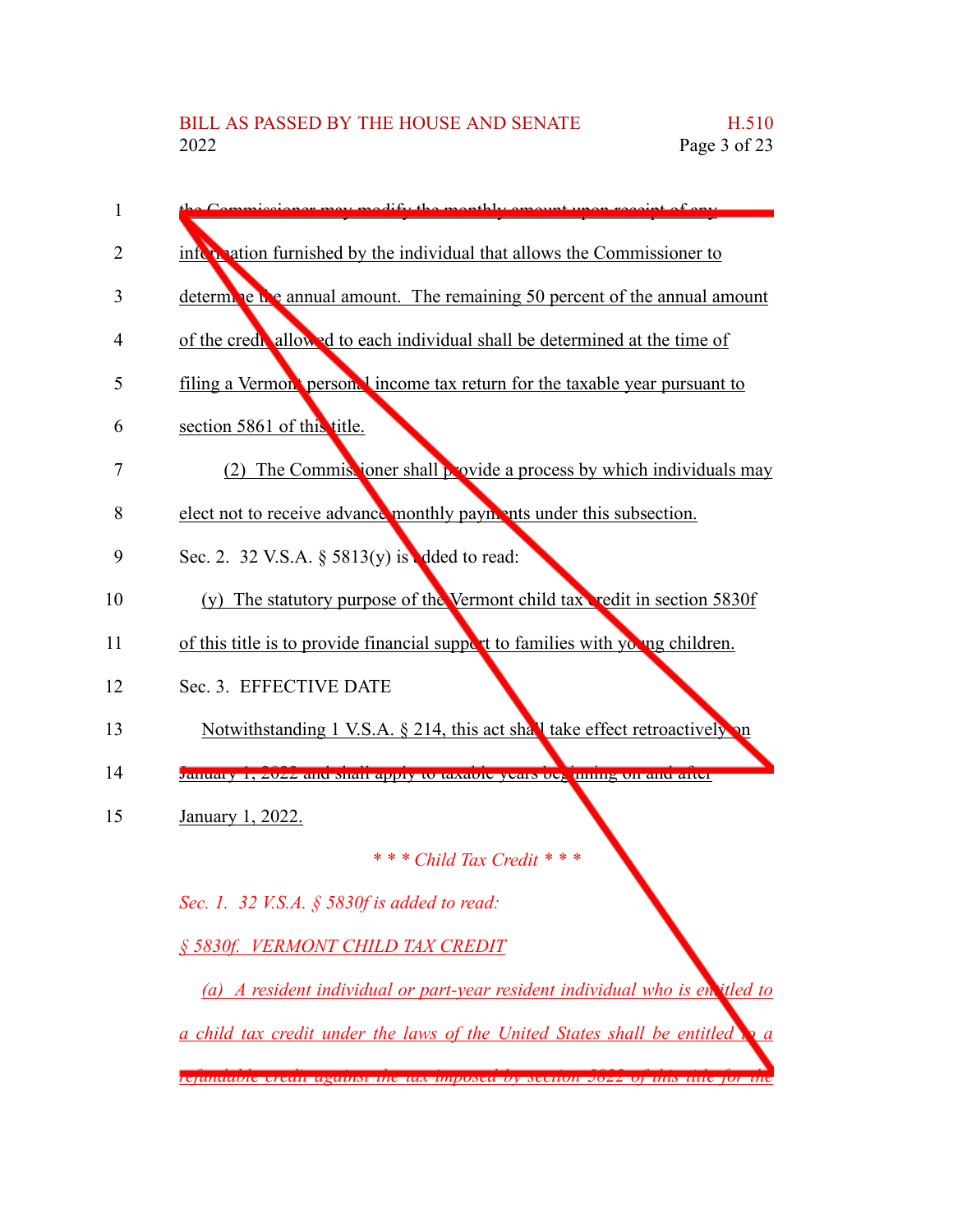*taxable year. The total credit per taxable year shall be in the amount of \$1,200.00 per qualifying child, as defined under 26 U.S.C. § 152(c), who is six years of age or younger as of the close of the calendar year in which the taxable year of the taxpayer begins. For a part-year resident individual, the amount of the credit shall be multiplied by the percentage that the individual's income that is earned or received during the period of the individual's residency in this State bears to the individual's total income.*

*(b) Notwithstanding subsection (a) of this section, the amount of the credit under this section shall be reduced, but not below zero, by \$50.00 for each \$1,000.00, or fraction thereof, by which the individual's adjusted gross income exceeds \$200,000.00, irrespective of the individual's filing status. For purposes of this subsection, spouses filing jointly shall be considered an individual.*

*(c) Notwithstanding any provision of law to the contrary, the refundable credit and its payment authorized under this section shall be treated in the same manner as the federal Earned Income Tax Credit and shall not be considered as assets, income, or resources to the same extent the credit and its payment would be disregarded pursuant to 26 U.S.C. § 6409 and the general welfare doctrine for purposes of determining eligibility for benefits or assistance, or the amount or extent of those benefits or assistance, under any State or local program, including programs established under 33 V.S.A. § 3512*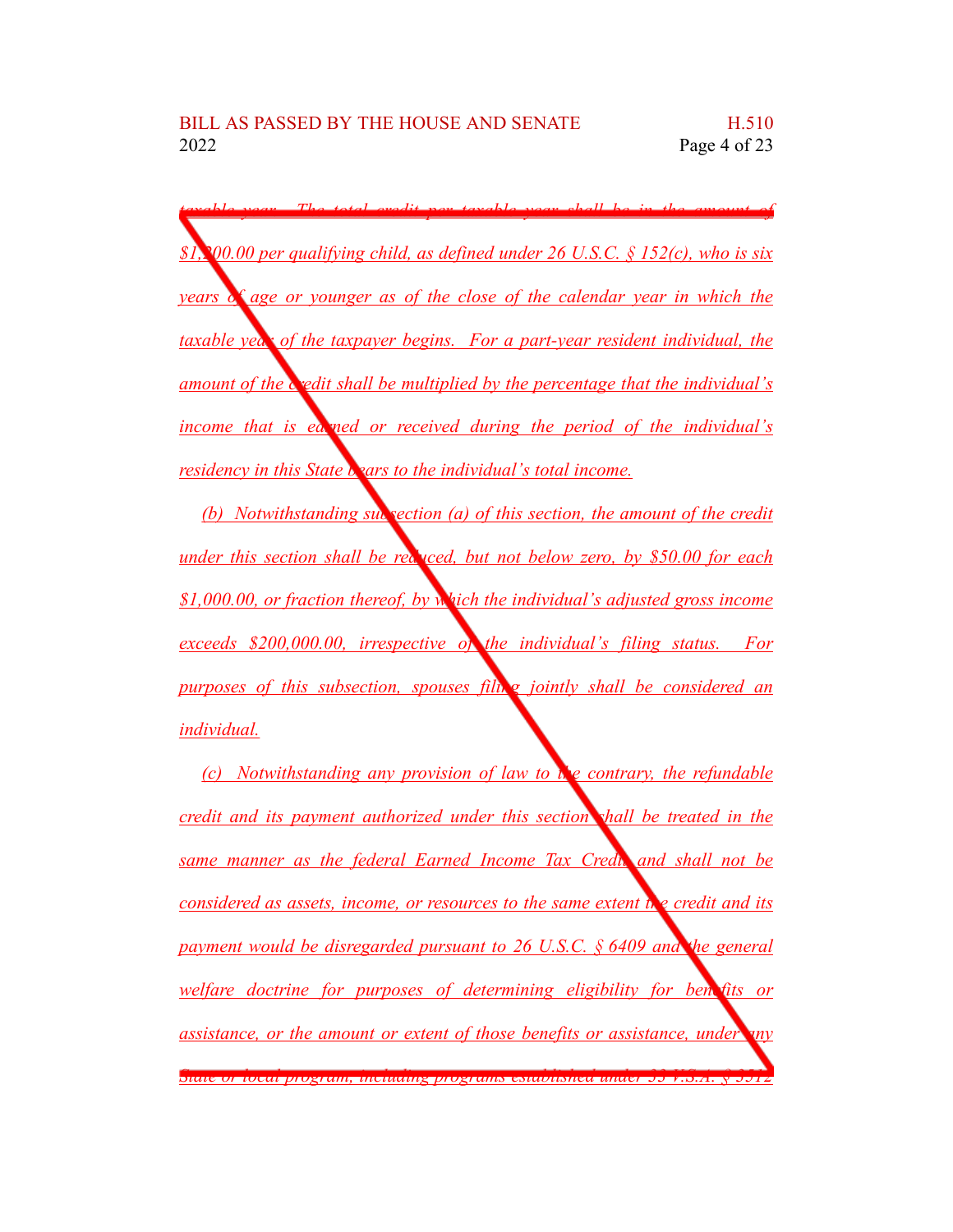*and chapters 11, 17, 21, 25, and 26, for a period of 12 months from receipt. This subsection shall only apply to the extent that it does not conflict with federal law relating to the benefit or assistance program and that any required federal approval or waiver is first obtained for that program.* 

*Sec. 2. 32 V.S.A. § 5830f(d) is added to read:*

*(d) The Commissioner shall determine and pay 50 percent of the credit allowed to each individual under this section on or before September 1 of the taxable year, unless the individual elects not to receive the payment. The remaining credit allowed to each individual under this section shall be determined at the time of filing a Vermont personal income tax return for the taxable year pursuant to section 5861 of this title.*

*Sec. 3. 32 V.S.A. § 5813(y) is added to read:*

*(y) The statutory purpose of the Vermont child tax credit in section 5830f of this title is to provide financial support to families with young children. Sec. 4. REPORT ON MONTHLY CHILD TAX CREDIT PAYMENTS*

*On or before January 15, 2023, the Commissioner of Taxes, in consultation with the Commissioner for Children and Families, shall report to the House Committees on Human Services and on Ways and Means and the Senate Committees on Finance and on Health and Welfare recommendations and considerations for making advance monthly payments of the child tax credit under 32 V.S.A. § 5830f, including:*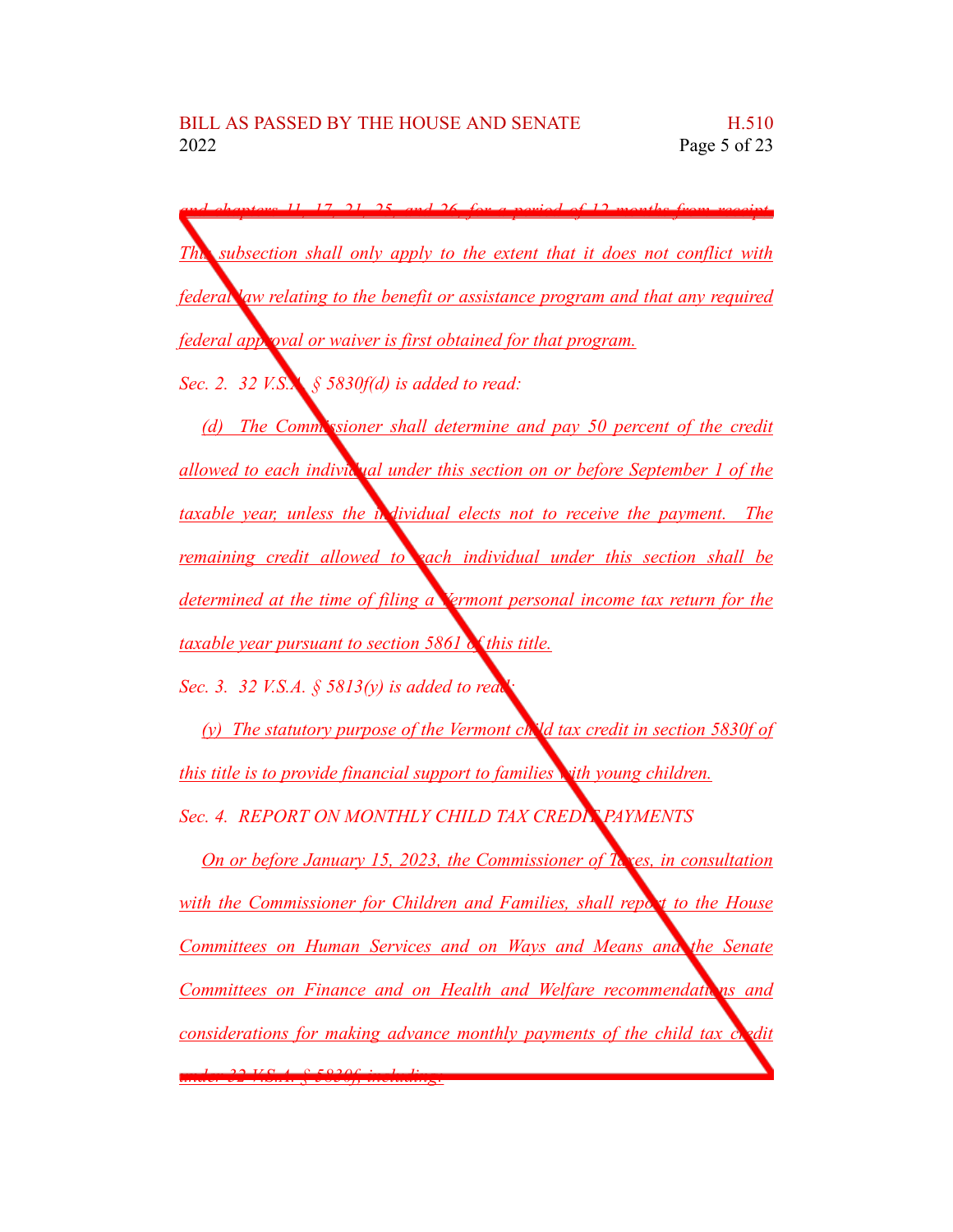*(1) options for administering advance monthly payments during the* ble *vear*; *(2) structuring the advance monthly payments or requesting preliminary approvals or waivers from federal benefit and assistance programs in a manner that will exclude the advance monthly payments from income, assets, or resources used in making benefit and assistance determinations; and (3) any proposed legislative action. \* \* \* Social Security Income Exclusion \* \* \* Sec. 5. 32 V.S.A. § 5830e is amended to read: § 5830e. SOCIAL SECURITY INCOME The portion of federally taxable Social Security benefits excluded from taxable income under subdivision 5811(21)(B)(iv) of this chapter shall be as*

*follows:*

*(1) For taxpayers whose filing status is single, married filing separately, head of household, or qualifying widow or widower surviving spouse:*

*(A) If the federal adjusted gross income of the taxpayer is less than or equal to \$45,000.00 \$50,000.00, all federally taxable benefits received under the federal Social Security Act shall be excluded.*

*(B) If the federal adjusted gross income of the taxpayer is greater than \$45,000.00 \$50,000.00 but less than \$55,000.00 \$60,000.00, the*

*percentage of federally taxable benefits received under the Social Security Act*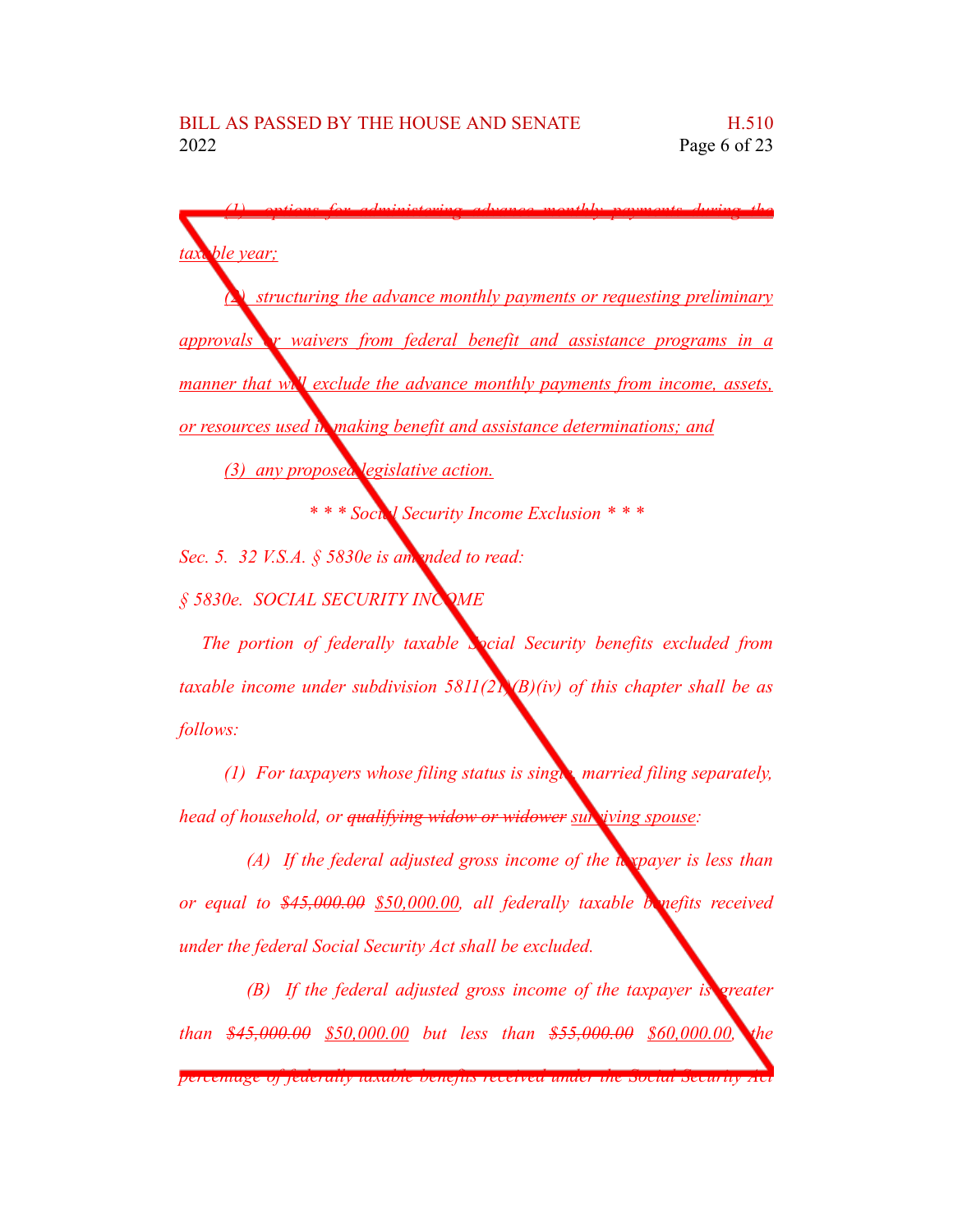*to be excluded shall be proportional to the amount of the taxpayer's federal adjusted gross income over \$45,000.00 \$50,000.00, determined by:*

*(i) subtracting the federal adjusted gross income of the taxpayer from \$55,000.00 \$60,000.00;*

*(ii) dividing the value under subdivision (i) of this subdivision (B) by \$10,000.00; and*

*(iii) multiplying the value under subdivision (ii) of this subdivision (B) by the federally taxable benefits received under the Social Security Act.*

*(C) If the federal adjusted gross income of the taxpayer is equal to or greater than \$55,000.00 \$60,000.00, no amount of the federally taxable benefits received under the Social Security Act shall be excluded under this section.*

*(2) For taxpayers whose filing status is married filing jointly:*

*(A) If the federal adjusted gross income of the taxpayer is less than or equal to \$60,000.00 \$65,000.00, all federally taxable benefits received under the Social Security Act shall be excluded.*

*(B) If the federal adjusted gross income of the taxpayer is greater than \$60,000.00 \$65,000.00 but less than \$70,000.00 \$75,000.00, the percentage of federally taxable benefits received under the Social Security Act to be excluded shall be proportional to the amount of the taxpayer's federal*

*adjusted gross income over \$60,000.00 \$65,000.00, determined by:*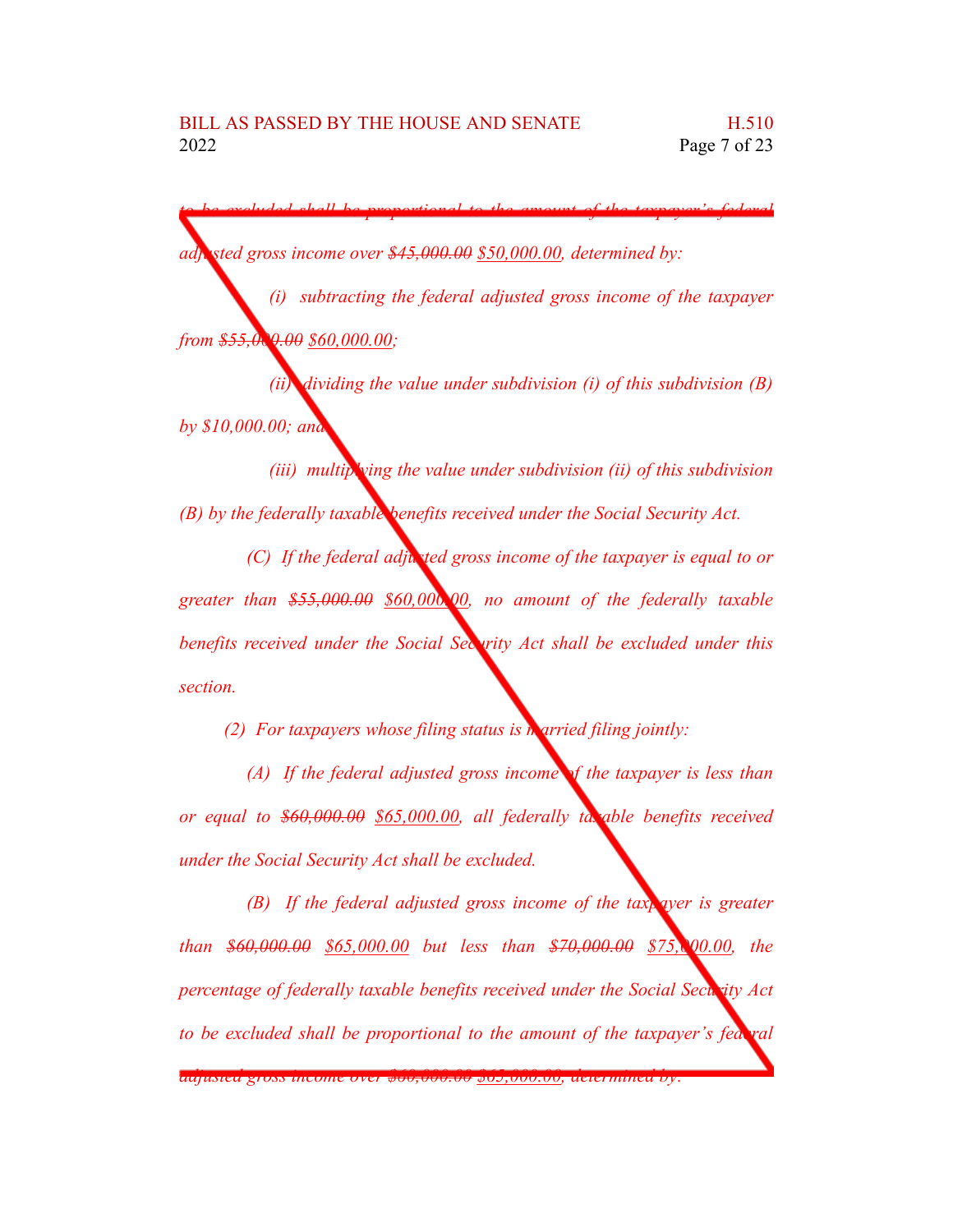*from \$70,000.00 \$75,000.00;*

*(ii) dividing the value under subdivision (i) of this subdivision (B) by \$10,000.00; and*

*(i) subtracting the federal adjusted gross income of the taxpayer*

*(iii) multiplying the value under subdivision (ii) of this subdivision (B) by the federally taxable benefits received under the Social Security Act.*

*(C) If the federal adjusted gross income of the taxpayer is equal to or greater than \$70,000.00 \$75,000.00, no amount of the federally taxable benefits received under the Social Security Act shall be excluded under this section.*

*\* \* \* Effective Dates \* \* \**

*Sec. 6. EFFECTIVE DATES*

*(a) This section and Sec. 4 (report on monthly child tax credit payments) shall take effect on passage.*

*(b) Notwithstanding 1 V.S.A. § 214, Secs. 1 (child tax credit), 3 (child tax credit statutory purpose), and 5 (Social Security income exclusion) shall take effect retroactively on January 1, 2022 and shall apply to taxable years beginning on and after January 1, 2022.*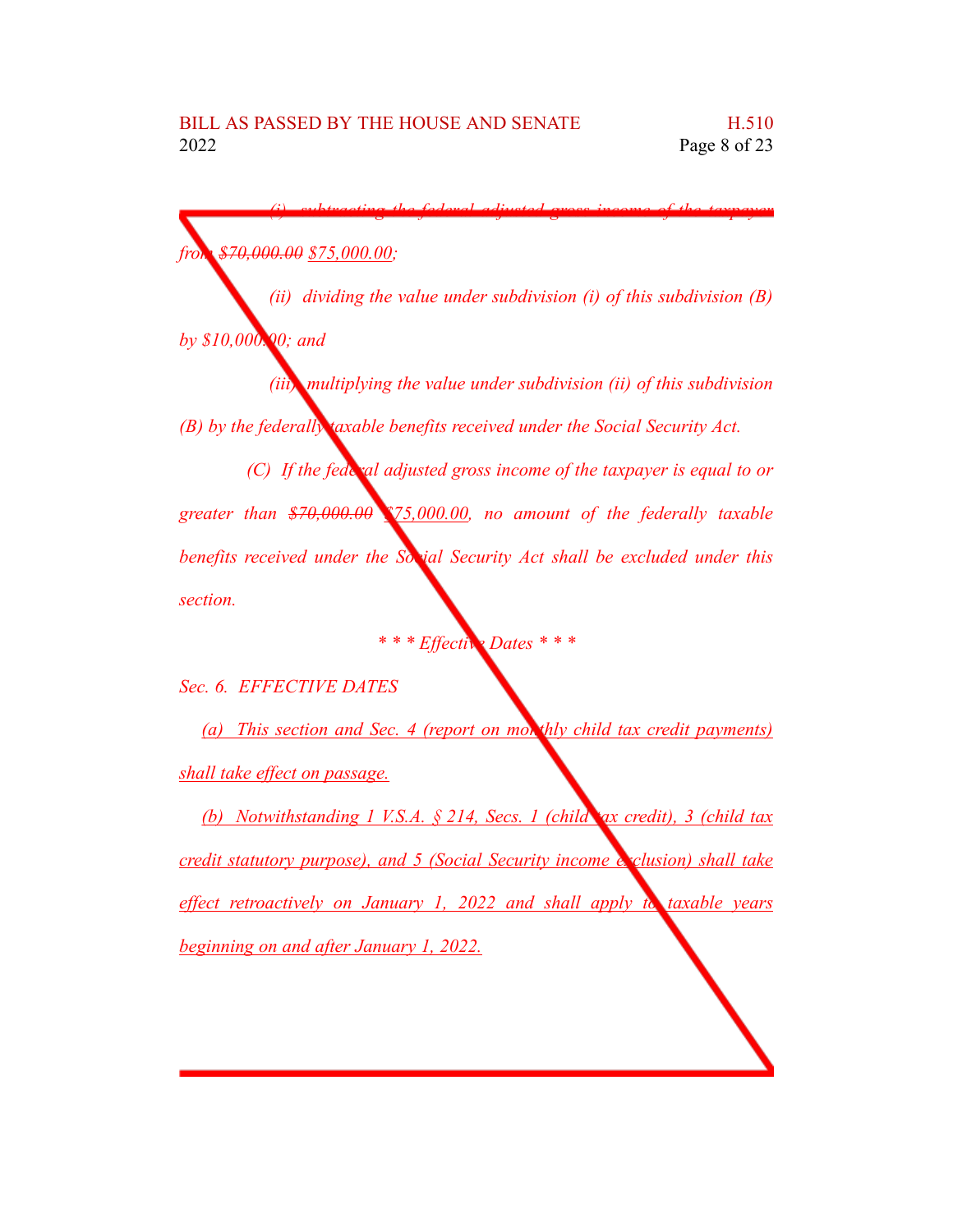*(c) Sec. 2 (advance payment of child tax credit) shall take effect on January 1, 2023 and shall apply to taxable years beginning on and after January 1, 2023.*

*\* \* \* Child Tax Credit \* \* \**

*Sec. 1. 32 V.S.A. § 5830f is added to read:*

*§ 5830f. VERMONT CHILD TAX CREDIT*

*(a) A resident individual or part-year resident individual who is entitled to a child tax credit under the laws of the United States shall be entitled to a refundable credit against the tax imposed by section 5822 of this title for the taxable year. The total credit per taxable year shall be in the amount of \$1,000.00 per qualifying child, as defined under 26 U.S.C. § 152(c), who is five years of age or younger as of the close of the calendar year in which the taxable year of the taxpayer begins. For a part-year resident individual, the amount of the credit shall be multiplied by the percentage that the individual's income that is earned or received during the period of the individual's residency in this State bears to the individual's total income.*

*(b) Notwithstanding subsection (a) of this section, the amount of the credit per child under this section shall be reduced, but not below zero, by \$20.00 for each \$1,000.00, or fraction thereof, by which the individual's adjusted gross income exceeds \$125,000.00, irrespective of the individual's filing status. For*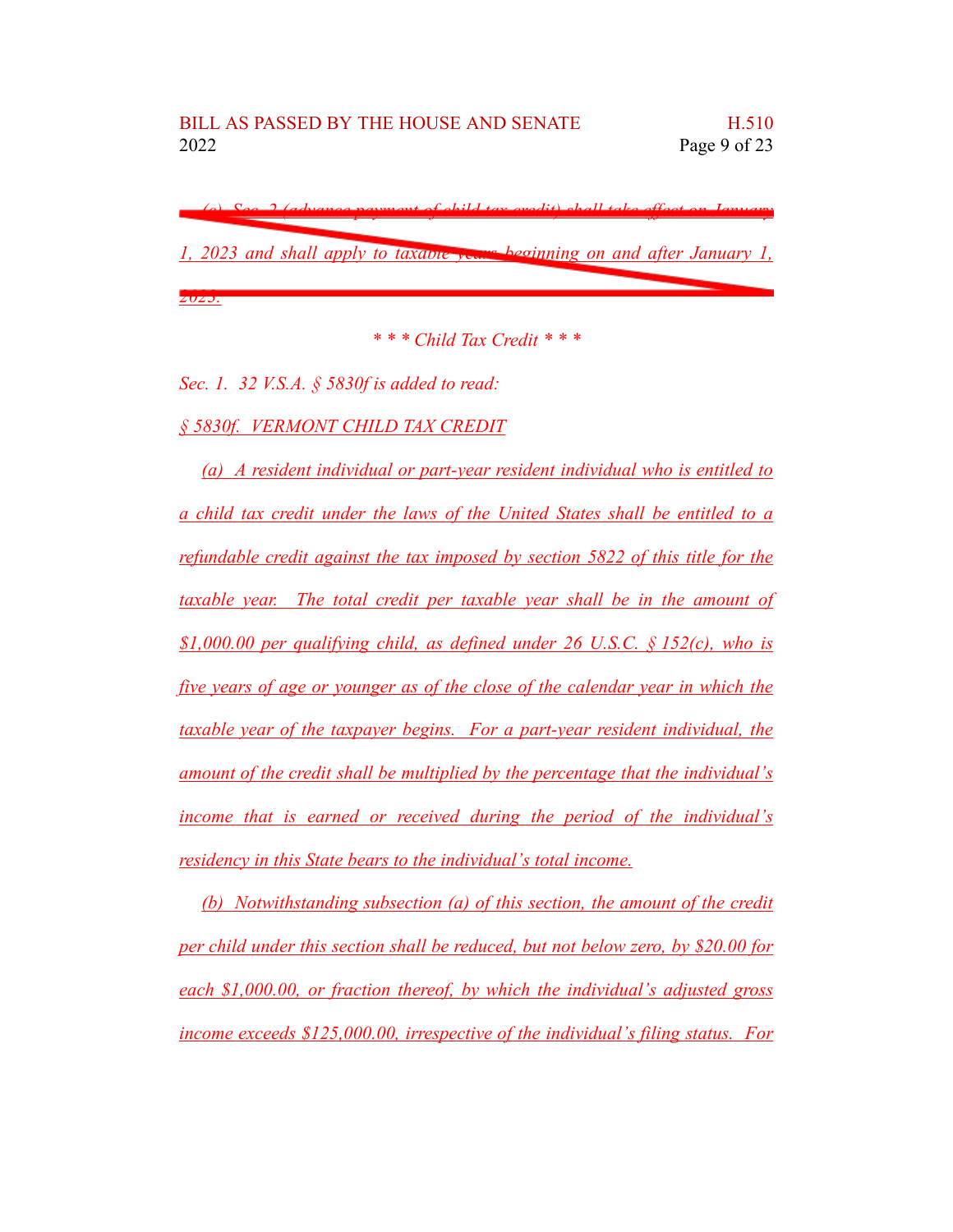*purposes of this subsection, spouses filing jointly shall be considered an individual.*

*(c) Notwithstanding any provision of law to the contrary, the refundable credit and its payment authorized under this section shall be treated in the same manner as the federal Earned Income Tax Credit and shall not be considered as assets, income, or resources to the same extent the credit and its payment would be disregarded pursuant to 26 U.S.C. § 6409 and the general welfare doctrine for purposes of determining eligibility for benefits or assistance, or the amount or extent of those benefits or assistance, under any State or local program, including programs established under 33 V.S.A. § 3512 and chapters 11, 17, 19, 21, 25, and 26. This subsection shall only apply to the extent that it does not conflict with federal law relating to the benefit or assistance program and that any required federal approval or waiver is first obtained for that program.*

*\* \* \* Child and Dependent Care Tax Credit \* \* \**

*Sec. 2. 32 V.S.A. § 5822(d) is amended to read:*

*(d)(1) A taxpayer shall be entitled to a credit against the tax imposed under this section of 24 percent of each of the credits allowed against the taxpayer's federal income tax for the taxable year as follows: the credit for people who are elderly or permanently totally disabled, and the investment tax credit*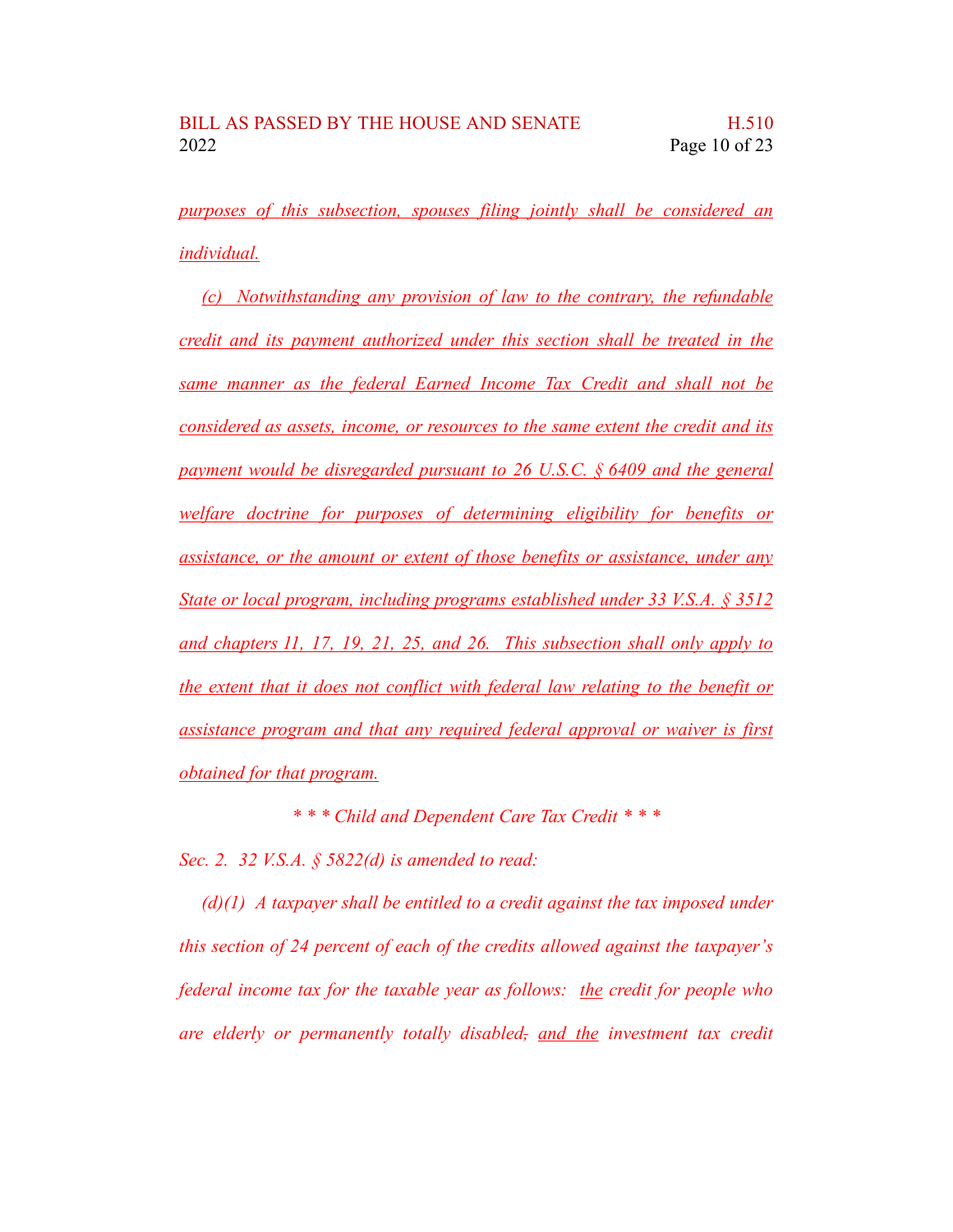*attributable to the Vermont-property portion of the investment, and child care and dependent care credits.*

*\* \* \**

*Sec. 3. 32 V.S.A. § 5828c is amended to read:*

*§ 5828c. LOW-INCOME CHILD AND DEPENDENT CARE CREDIT*

*A resident of this State with federal adjusted gross income less than \$30,000.00 (or \$40,000.00 for married, filing jointly) shall be eligible for a refundable credit against the tax imposed under section 5822 of this title. The credit shall be equal to 50 72 percent of the federal child and dependent care credit allowed to the taxpayer for the taxable year for child or dependent care services provided in this State in a registered home or licensed facility certified by the Agency of Human Services as meeting national accreditation or national credential standards endorsed by the Agency. A credit under this section shall be in lieu of any child and dependent care credit available under subsection 5822(d) of this title.*

*\* \* \* Earned Income Tax Credit \* \* \**

*Sec. 4. 32 V.S.A. § 5828b(a) is amended to read:*

*(a) A resident individual or part-year resident individual who is entitled to an earned income tax credit granted under the laws of the United States shall be entitled to a credit against the tax imposed for each year by section 5822 of this title. The credit shall be 36 38 percent of the earned income tax credit*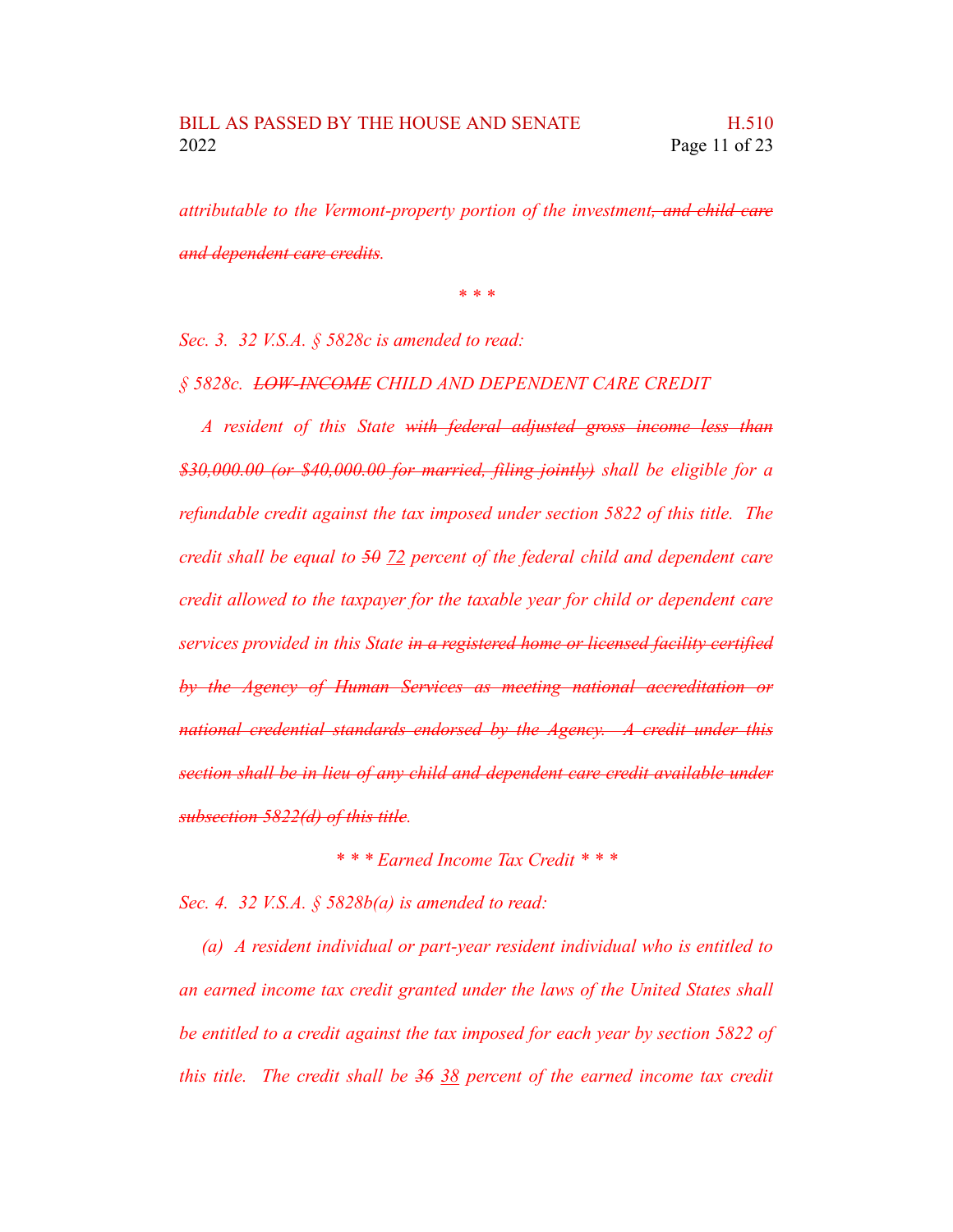*granted to the individual under the laws of the United States, multiplied by the percentage that the individual's earned income that is earned or received during the period of the individual's residency in this State bears to the individual's total earned income.*

*\* \* \* Student Loan Interest Deduction \* \* \**

*Sec. 5. 32 V.S.A. § 5811 is amended to read:*

*§ 5811. DEFINITIONS*

*The following definitions shall apply throughout As used in this chapter unless the context requires otherwise:*

*\* \* \**

*(21) "Taxable income" means, in the case of an individual, federal adjusted gross income determined without regard to 26 U.S.C. § 168(k) and:*

*\* \* \**

*(B) decreased by the following items of income (to the extent such income is included in federal adjusted gross income):*

*\* \* \**

*(iv) the portion of federally taxable benefits received under the federal Social Security Act that is required to be excluded under section 5830e of this chapter; and*

*\* \* \**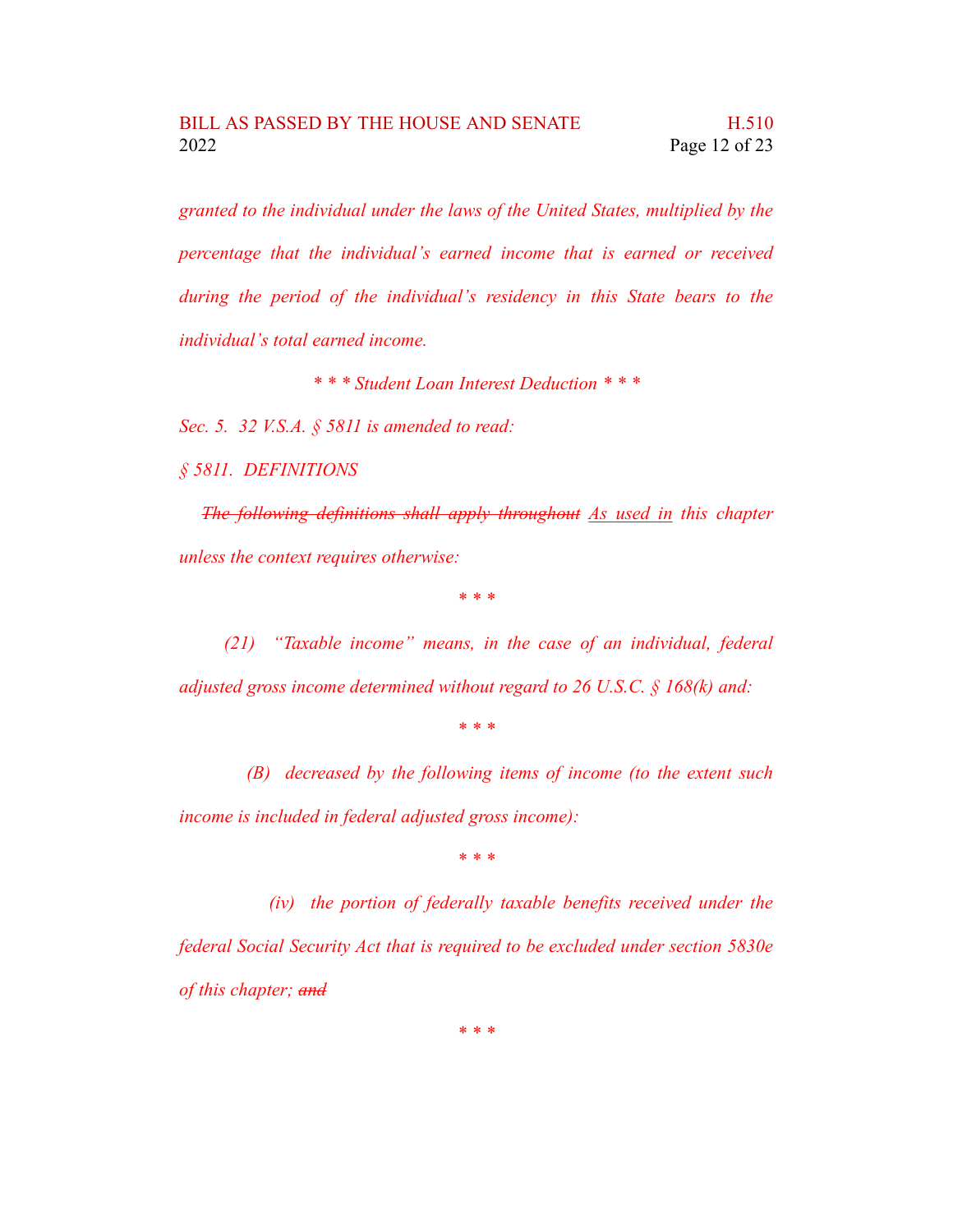*(vi) the amount of interest paid by a qualified resident taxpayer during the taxable year on a qualified education loan for the costs of attendance at an eligible educational institution; and*

*\* \* \**

*(29) As used in subdivision (21)(B)(vi) of this section:*

*(A) "Qualified education loan" and "eligible educational institution" shall have the same meanings as under 26 U.S.C. § 221(d).*

*(B) "Qualified resident taxpayer" means an individual qualifying for residency as defined under subdivision (11) of this section and whose adjusted gross income is equal to or less than:*

*(i) \$120,000.00 if the individual's filing status is single, head of household, or married filing separately; or*

*(ii) \$200,000.00 if the individual's filing status is married filing jointly.*

*\* \* \* Retirement Income Exclusions \* \* \**

*Sec. 6. 32 V.S.A. § 5811(21)(B)(iv) is amended to read:*

*(iv) the portion of certain retirement income and federally taxable benefits received under the federal Social Security Act that is required to be excluded under section 5830e of this chapter; and*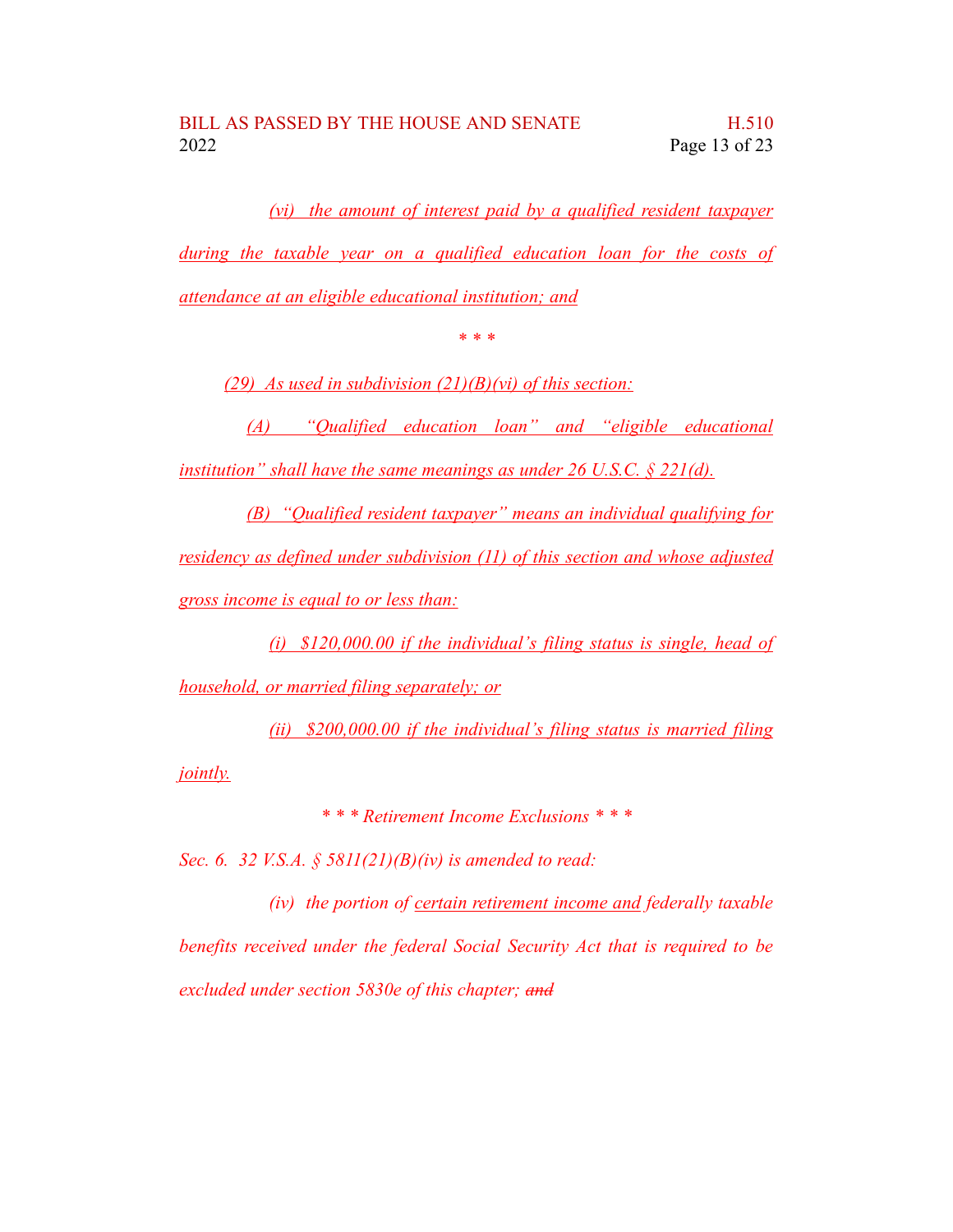*Sec. 7. 32 V.S.A. § 5830e is amended to read:*

*§ 5830e. RETIREMENT INCOME; SOCIAL SECURITY INCOME*

*(a) Social Security income. The portion of federally taxable Social Security benefits excluded from taxable income under subdivision 5811(21)(B)(iv) of this chapter shall be as follows:*

*(1) For taxpayers whose filing status is single, married filing separately, head of household, or qualifying widow or widower surviving spouse:*

*(A) If the federal adjusted gross income of the taxpayer is less than or equal to \$45,000.00 \$50,000.00, all federally taxable benefits received under the federal Social Security Act shall be excluded.*

*(B) If the federal adjusted gross income of the taxpayer is greater than \$45,000.00 \$50,000.00 but less than \$55,000.00 \$60,000.00, the percentage of federally taxable benefits received under the Social Security Act to be excluded shall be proportional to the amount of the taxpayer's federal adjusted gross income over \$45,000.00 \$50,000.00, determined by:*

*(i) subtracting the federal adjusted gross income of the taxpayer from \$55,000.00 \$60,000.00;*

*(ii) dividing the value under subdivision (i) of this subdivision (B) by \$10,000.00; and*

*(iii) multiplying the value under subdivision (ii) of this subdivision (B) by the federally taxable benefits received under the Social Security Act.*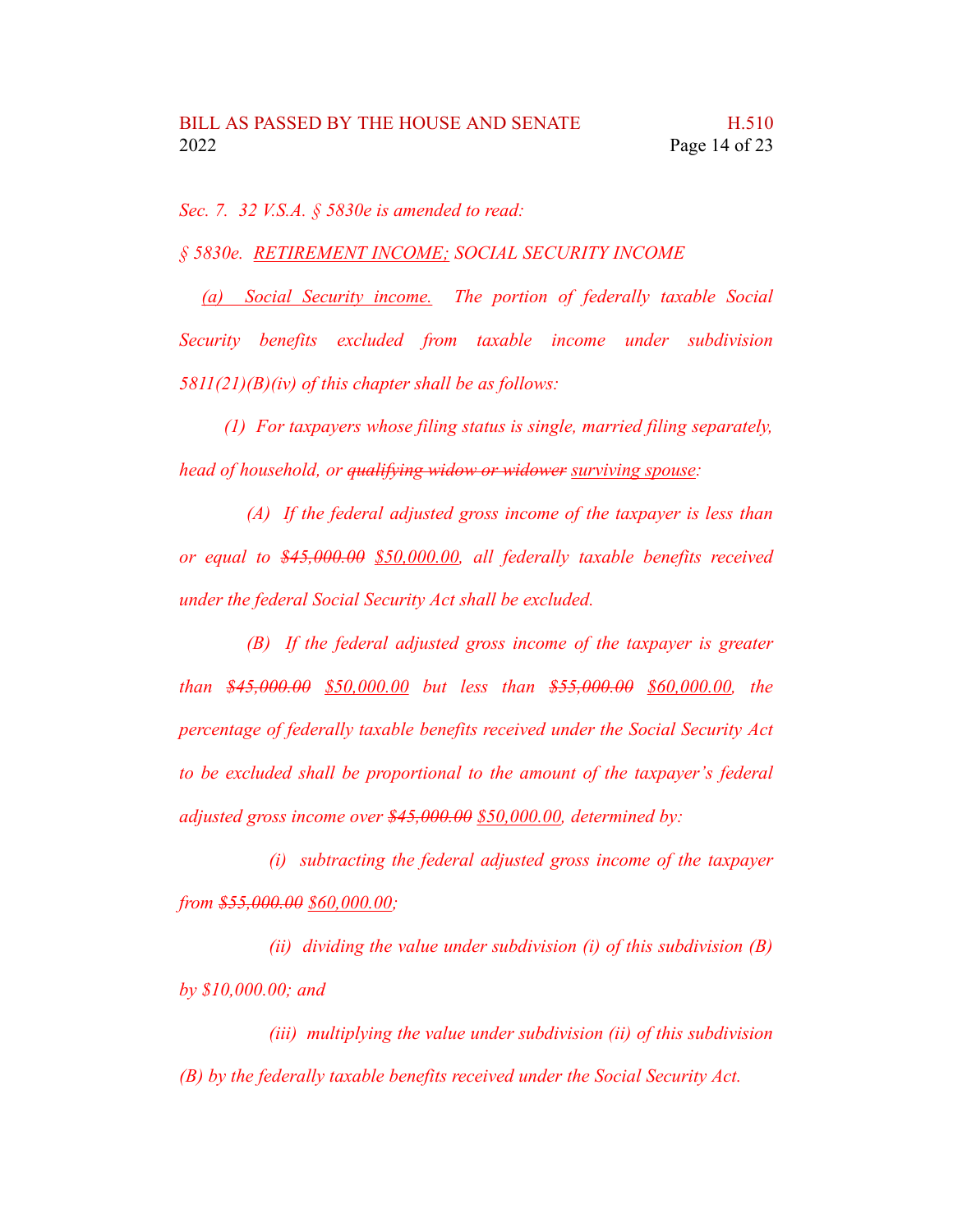*(C) If the federal adjusted gross income of the taxpayer is equal to or greater than \$55,000.00 \$60,000.00, no amount of the federally taxable benefits received under the Social Security Act shall be excluded under this section.*

*(2) For taxpayers whose filing status is married filing jointly:*

*(A) If the federal adjusted gross income of the taxpayer is less than or equal to \$60,000.00 \$65,000.00, all federally taxable benefits received under the Social Security Act shall be excluded.*

*(B) If the federal adjusted gross income of the taxpayer is greater than \$60,000.00 \$65,000.00 but less than \$70,000.00 \$75,000.00, the percentage of federally taxable benefits received under the Social Security Act to be excluded shall be proportional to the amount of the taxpayer's federal adjusted gross income over \$60,000.00 \$65,000.00, determined by:*

*(i) subtracting the federal adjusted gross income of the taxpayer from \$70,000.00 \$75,000.00;*

*(ii) dividing the value under subdivision (i) of this subdivision (B) by \$10,000.00; and*

*(iii) multiplying the value under subdivision (ii) of this subdivision (B) by the federally taxable benefits received under the Social Security Act.*

*(C) If the federal adjusted gross income of the taxpayer is equal to or greater than \$70,000.00 \$75,000.00, no amount of the federally taxable*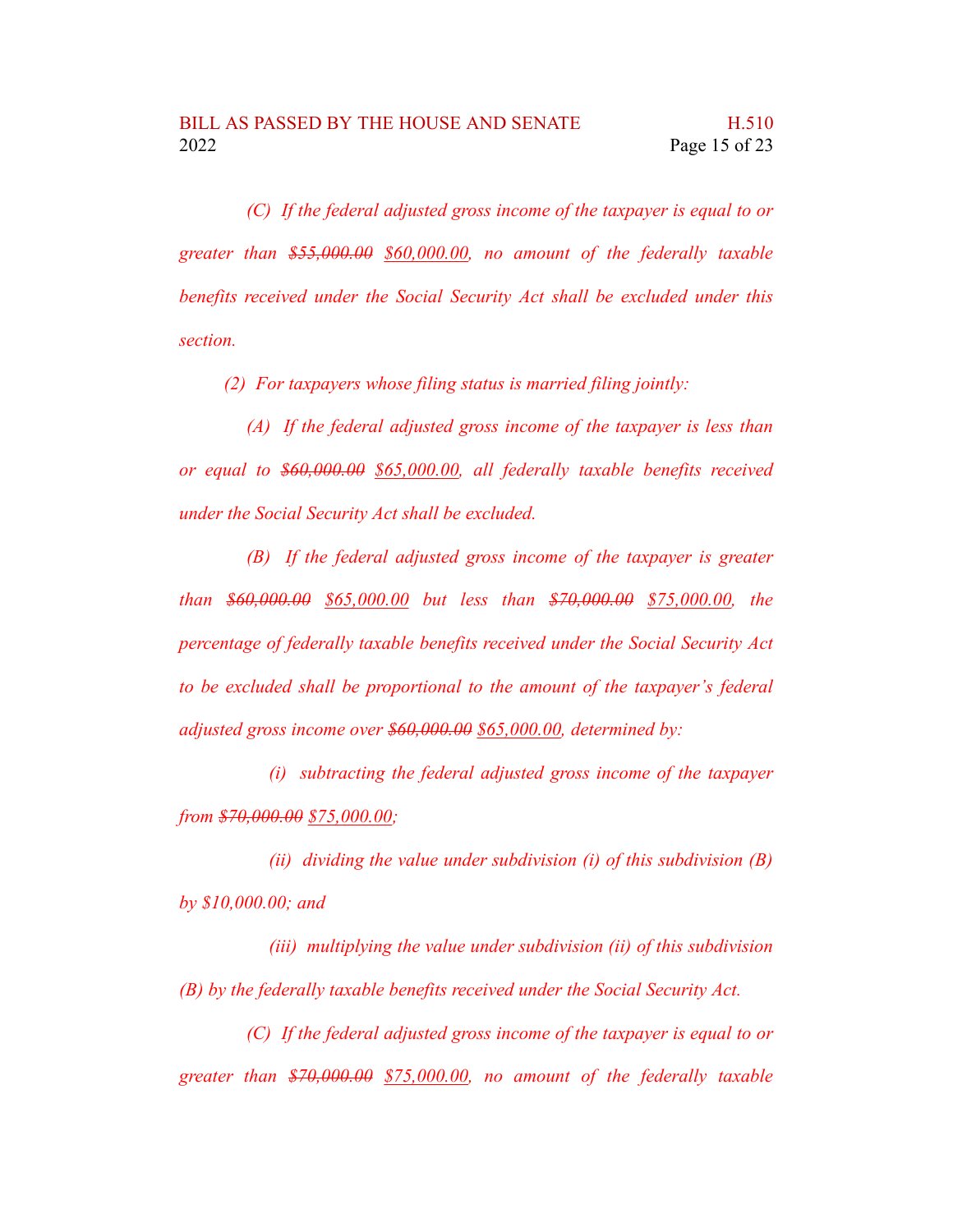*benefits received under the Social Security Act shall be excluded under this section.*

*(b) Civil Service Retirement System income. The portion of income received from the Civil Service Retirement System excluded from taxable income under subdivision 5811(21)(B)(iv) of this title shall be subject to the limitations under subsection (e) of this section and shall be determined as follows:*

*(1) For taxpayers whose filing status is single, married filing separately, head of household, or surviving spouse:*

*(A) If the federal adjusted gross income of the taxpayer is less than or equal to \$50,000.00, the first \$10,000.00 of income received from the Civil Service Retirement System shall be excluded.*

*(B) If the federal adjusted gross income of the taxpayer is greater than \$50,000.00 but less than \$60,000.00, the percentage of the first \$10,000.00 of income received from the Civil Service Retirement System to be excluded shall be proportional to the amount of the taxpayer's federal adjusted gross income over \$50,000.00, determined by:*

*(i) subtracting the federal adjusted gross income of the taxpayer from \$60,000.00;*

*(ii) dividing the value under subdivision (i) of this subdivision (B) by \$10,000.00; and*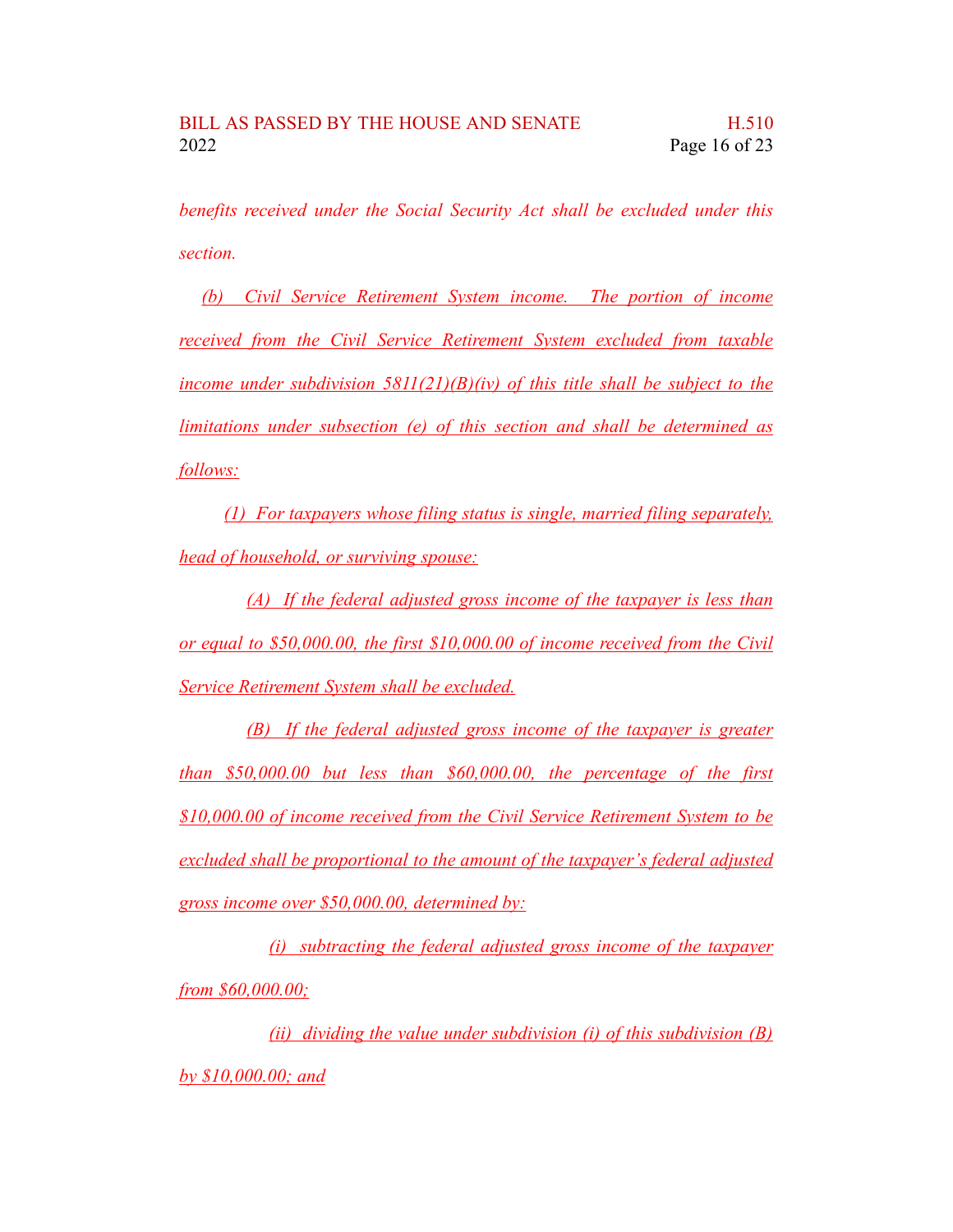*(iii) multiplying the value under subdivision (ii) of this subdivision (B) by the income received from the Civil Service Retirement System.*

*(C) If the federal adjusted gross income of the taxpayer is equal to or greater than \$60,000.00, no amount of the income received from the Civil Service Retirement System shall be excluded under this section.*

*(2) For taxpayers whose filing status is married filing jointly:*

*(A) If the federal adjusted gross income of the taxpayer is less than or equal to \$65,000.00, the first \$10,000.00 of income received from the Civil Service Retirement System shall be excluded.*

*(B) If the federal adjusted gross income of the taxpayer is greater than \$65,000.00 but less than \$75,000.00, the percentage of the first \$10,000.00 of income received from the Civil Service Retirement System to be excluded shall be proportional to the amount of the taxpayer's federal adjusted gross income over \$65,000.00, determined by:*

*(i) subtracting the federal adjusted gross income of the taxpayer from \$75,000.00;*

*(ii) dividing the value under subdivision (i) of this subdivision (B) by \$10,000.00; and*

*(iii) multiplying the value under subdivision (ii) of this subdivision (B) by the income received from the Civil Service Retirement System.*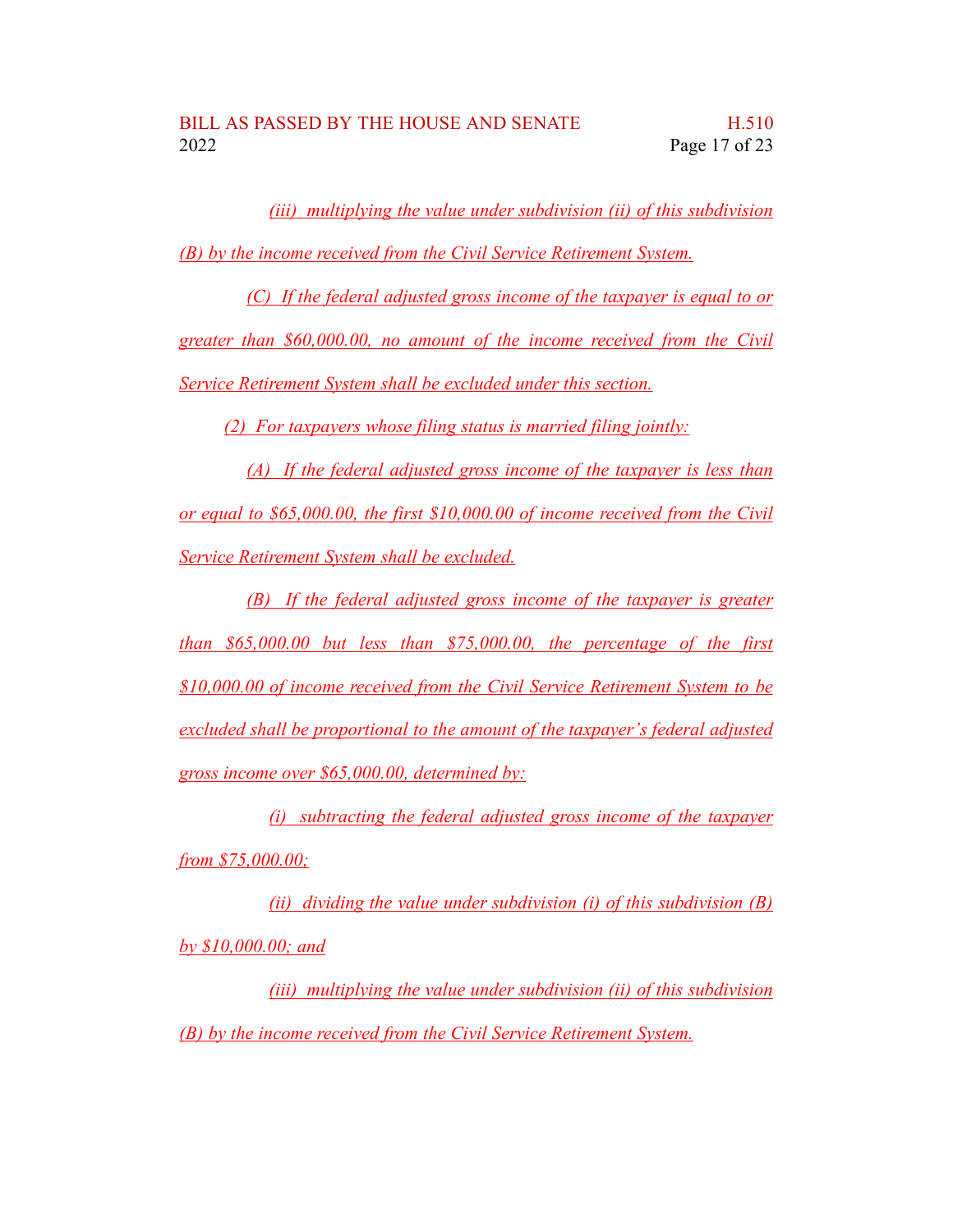*(C) If the federal adjusted gross income of the taxpayer is equal to or greater than \$75,000.00, no amount of the income received from the Civil Service Retirement System shall be excluded under this section.*

*(c) Other contributory retirement systems; earnings not covered by Social Security. Other retirement income, except U.S. military retirement income pursuant to subsection (d) of this section, received by a taxpayer of this State shall be excluded pursuant to subsection (b) of this section as though the income were received from the Civil Service Retirement System and shall be subject to the limitations under subsection (e) of this section, provided that:*

*(1) the income is received from a contributory annuity, pension, endowment, or retirement system of:*

*(A) the U.S. government or a political subdivision or instrumentality of the U.S. government;*

*(B) this State or a political subdivision or instrumentality of this State; or*

*(C) another state or a political subdivision or instrumentality of another state; and*

*(2) the contributory system from which the income is received was based on earnings that were not covered by the Social Security Act.*

*(d) U.S. military retirement income. U.S. military retirement income received by a taxpayer of this State shall be excluded pursuant to subsection*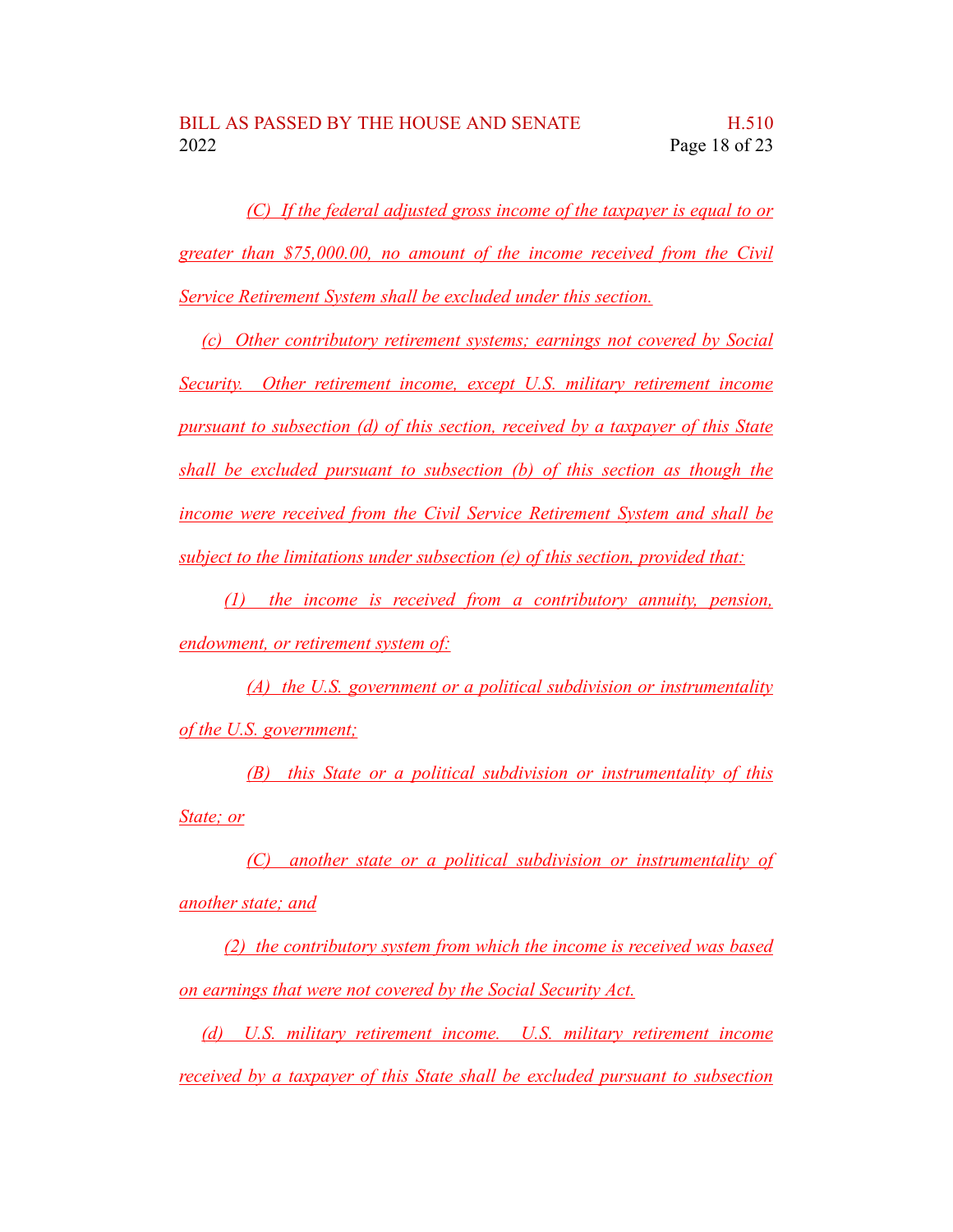*(b) of this section as though the income were received from the Civil Service Retirement System and shall be subject to the limitations under subsection (e) of this section.*

*(e) Requirement to elect one exclusion. A taxpayer of this State who is eligible during the taxable year for the Social Security income exclusion under subsection (a) of this section and any of the exclusions under subsections (b)– (d) of this section shall elect either one of the exclusions for which the taxpayer is eligible under subsections (b)–(d) of this section or the Social Security income exclusion under subsection (a) of this section, but not both, for the taxable year. A taxpayer of this State who is eligible during the taxable year for more than one of the exclusions under subsections (b)–(d) of this section shall elect only one of the exclusions for which the taxpayer is eligible for the taxable year.*

*\* \* \* Statutory Purposes for Tax Expenditures \* \* \**

*Sec. 8. 32 V.S.A. § 5813 is amended to read:*

*§ 5813. STATUTORY PURPOSES*

*\* \* \**

*(c) The statutory purpose of the Vermont credit for child and dependent care in subsection 5822(d) of this title is to provide financial assistance to employees who must incur dependent care expenses to stay in the workforce in the absence of prekindergarten programming. [Repealed.]*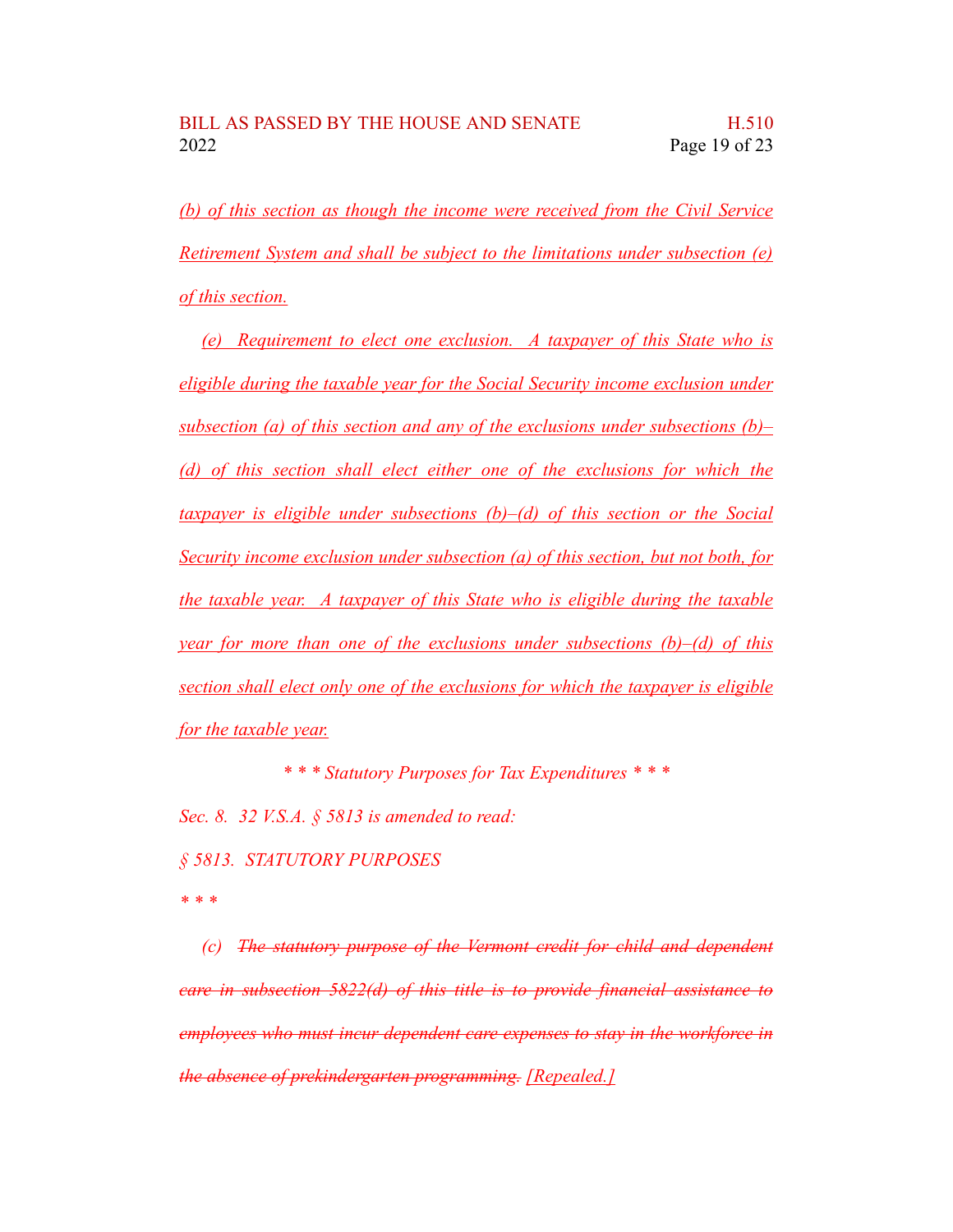*\* \* \**

*(r) The statutory purpose of the Vermont low-income child and dependent care tax credit in section 5828c of this title is to provide cash relief to lowerincome employees who incur dependent care expenses in certified centers to enable them to remain in the workforce.*

*\* \* \**

*(w) The statutory purpose of the partial exemption of federally taxable benefits under the Social Security Act and certain retirement income in section 5830e of this title is to lessen the tax burden on Vermonters with low to moderate income who derive part of their income from Social Security benefits and certain retirement income.*

*\* \* \**

*(y) The statutory purpose of the Vermont child tax credit in section 5830f of this title is to provide financial support to families with young children.*

*(z) The statutory purpose of the exclusion from income of student loan interest paid in subdivision 5811(21)(B)(vi) of this title is to lessen the financial impact of higher education debt on Vermonters.*

*\* \* \* Affordable Housing Tax Credit; Manufactured Homes \* \* \* Sec. 9. 32 V.S.A. § 5930u(g) is amended to read:*

*(g)(1) In any fiscal year, the allocating agency may award up to:*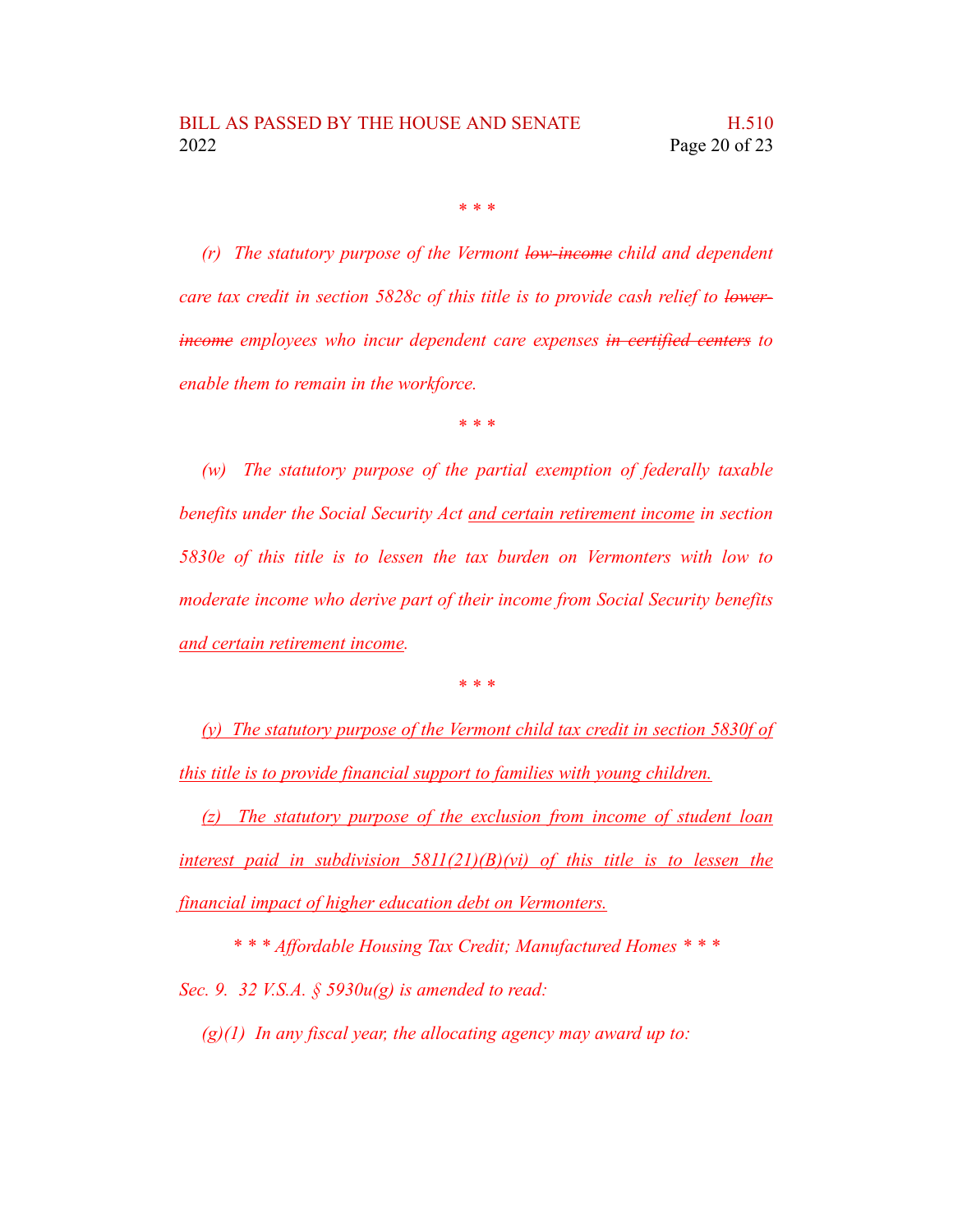*(A) \$400,000.00 in total first-year credit allocations to all applicants for rental housing projects, for an aggregate limit of \$2,000,000.00 over any given five-year period that credits are available under this subdivision (A);.*

*(B) \$425,000.00 \$675,000.00 in total first-year credit allocations for loans or grants for owner-occupied unit financing or down payment loans as provided in subdivision (b)(2) of this section consistent with the allocation plan, including for new construction and manufactured housing, for an aggregate limit of \$2,125,000.00 \$3,375,000.00 over any given five-year period that credits are available under this subdivision (B). Of the total firstyear credit allocations made under this subdivision (B), \$250,000.00 shall be used each fiscal year for manufactured home purchase and replacement.*

*(2) If the full amount of first-year credits authorized by an award are not allocated to a taxpayer, the Agency may reclaim the amount not allocated and re-award such allocations to other applicants, and such re-awards shall not be subject to the limits set forth in subdivision (1) of this subsection.*

*\* \* \* Appropriations \* \* \**

*Sec. 10. APPROPRIATION; AID FOR THE AGED, BLIND, AND*

## *DISABLED*

*(a) In fiscal year 2023, in addition to other funds provided to the Department for Children and Families, a total of \$750,000.00 in Global Commitment funds is appropriated to increase the payments to eligible*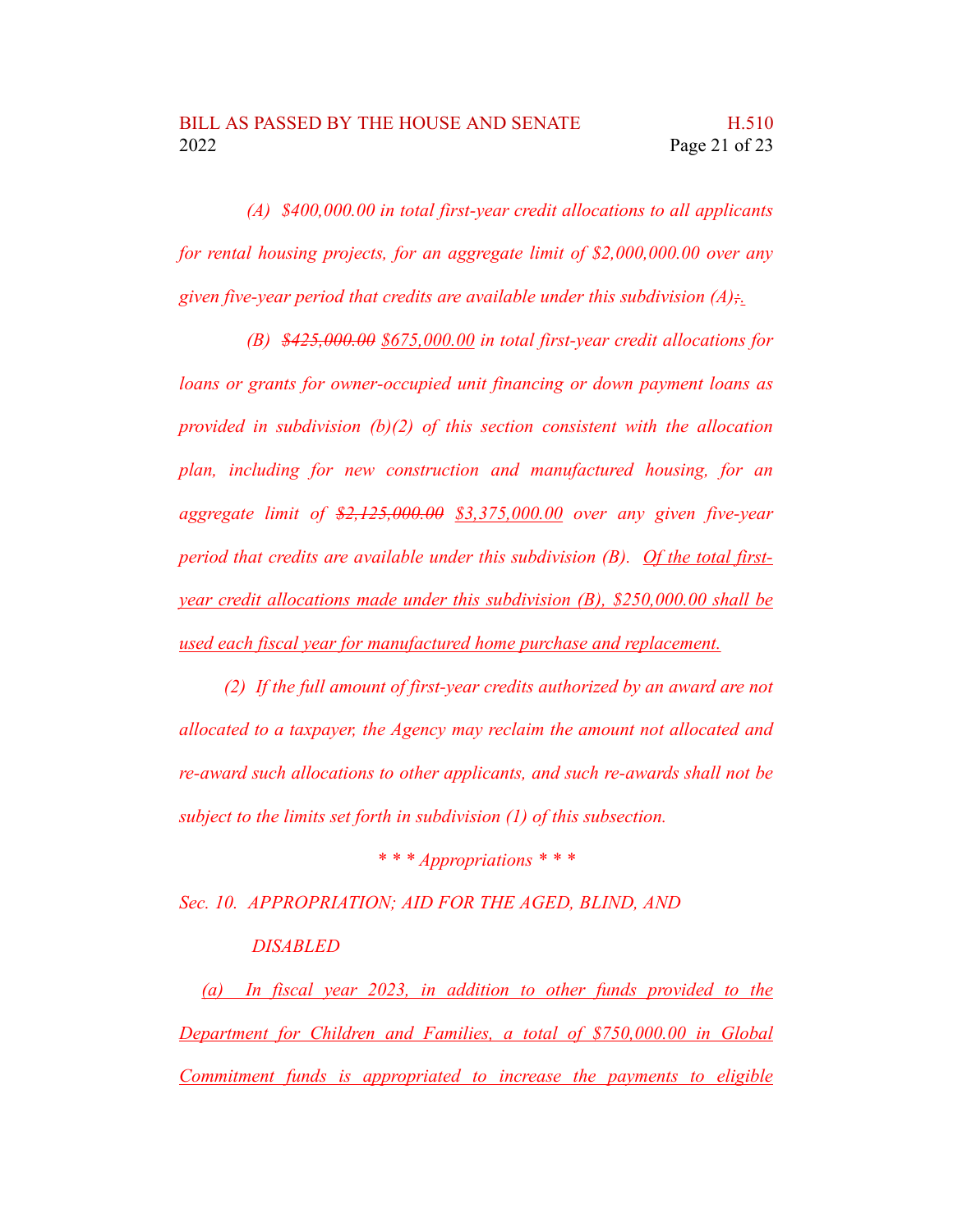*individuals in the Aid for the Aged, Blind, and Disabled program. It is the intent of the General Assembly that this increase should be incorporated into the annual budget funding for the Aid for the Aged, Blind, and Disabled program in fiscal year 2024 and after.*

*(b) In fiscal year 2023, to fund the Global Commitment investment authorized under subsection (a) of this section, there is appropriated to the Secretary's Office of the Agency of Human Services:*

*(1) the sum of \$330,000.00 from the General Fund; and*

*(2) the sum of \$420,000.00 from federal funds.*

*(c) To the extent permitted under federal law, any increase in payments provided under subsection (a) of this section is intended to be retained by recipients in residential care settings by increasing the individuals' personal needs allowance.*

*Sec. 11. FY 2023 APPROPRIATION; CHILD CARE WORKER*

*RETENTION GRANT PROGRAM*

*In fiscal year 2023, the sum of \$1,000,000.00 is appropriated from the General Fund to the Department for Children and Families for the early childhood staff and home-based provider retention grant program established in 2021 Acts and Resolves No. 74, Sec. G.300(a)(30), as added by 2022 Acts and Resolves No. 83, Sec. 68 and as may be further amended by the fiscal year 2023 budget act.*